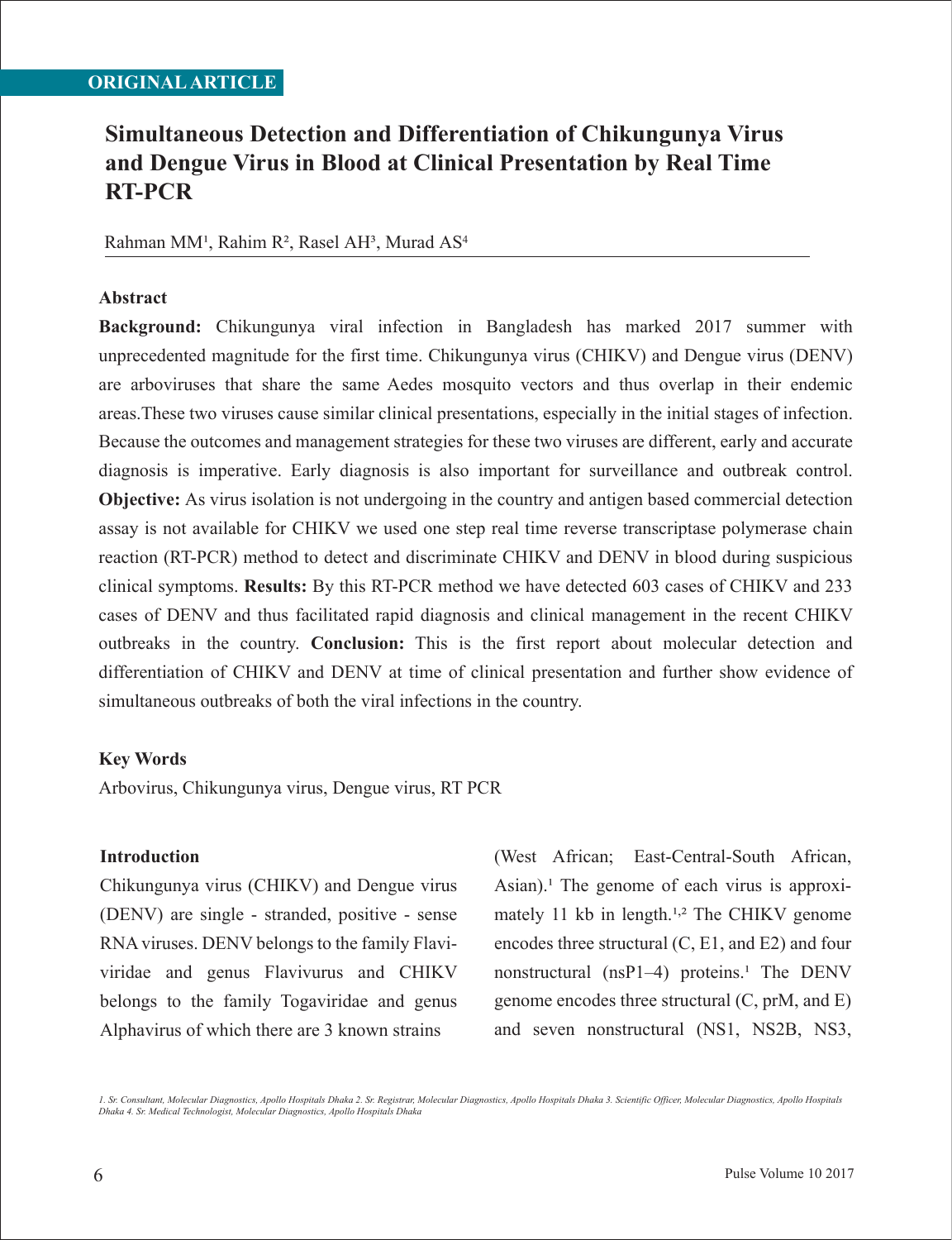NS3, NS4A, NS4B, and NS5) proteins.<sup>3</sup> Both viruses are arthropod-borne viruses (arboviruses) sharing a common vector: mosquitos of the Aedes genus, specifically A. aegypti and A. albopictus.4 Both viruses circulate in similar geographic regions. Concurrent infection with both viruses, transmitted from either two different mosquitos or one dually infected mosquito, is possible.5,6 For DENV, transmission has also been reported to occur via infected blood products, organ donation, and prenatal and/or perinatal vertical transmission.7

While CHIKV and DENV present similarly as an acute febrile illness, these two viruses have different management strategies and outcomes. The majority of CHIKV infections are selflimiting with chronic joint disease being the most common long - term outcome and fatality is exceedingly rare. Nonsteroidal anti- inflammatory drugs (NSAIDs) are the mainstay treatment for CHIKV but NSAIDs should be avoided until DENV is confidently ruled out, as NSAIDs are contraindicated in DENV infection.8 DENV is likewise commonly a self-limiting illness, yet this diagnosis necessitates stricter monitoring due to the potential for more significant morbidity and mortality.

In Bangladesh, Dengue fever (DF) was documented from mid-1960s to mid-1990s and Dengue hemorrhagic fever (DHF) from 2000.9 CHIKV was first isolated from a febrile

individual in Tanzania in 1952. Since then, CHIKV has caused numerous well-documented outbreaks and epidemics in both Africa and Southeast Asia, involving hundreds of thousands of people.10 In Bangladesh, CHIKV infection was serologically first confirmed in 2008.11 Thereafter, infrequent outbreaks and only a few cases of chikungunya were reported from Bangladesh.12,13 This year it has emerged as an important public health issue.14 Despite the fact that CHIKV resurgence is associated with epidemics of unprecedented magnitude, only a few serologic studies in this country have found CHIKV-specific antibodies in patients who were suspected of having dengue virus infection, but no reports have been published on the molecular detection of CHIKV at time of clinical presentation. Because infection with CHIKV and DENV should be on the differential diagnosis together at the initial patient presentation, tests that screen for these viruses simultaneously are preferred to test for them separately. CHIKV and DENV are not readily differentiated serologically due to cross-reactivity of their serocomplexes, so there is a reliance on molecular detection methods for this purpose.15 A one-step duplex conventional RT-PCR assay for distinguishing CHIKV and DENV has been reported.16 We used commercial one step real time RT-PCR kit for detecting and distinguishing CHIKV and DENV in blood at clinical presentation of clinically suspected patients.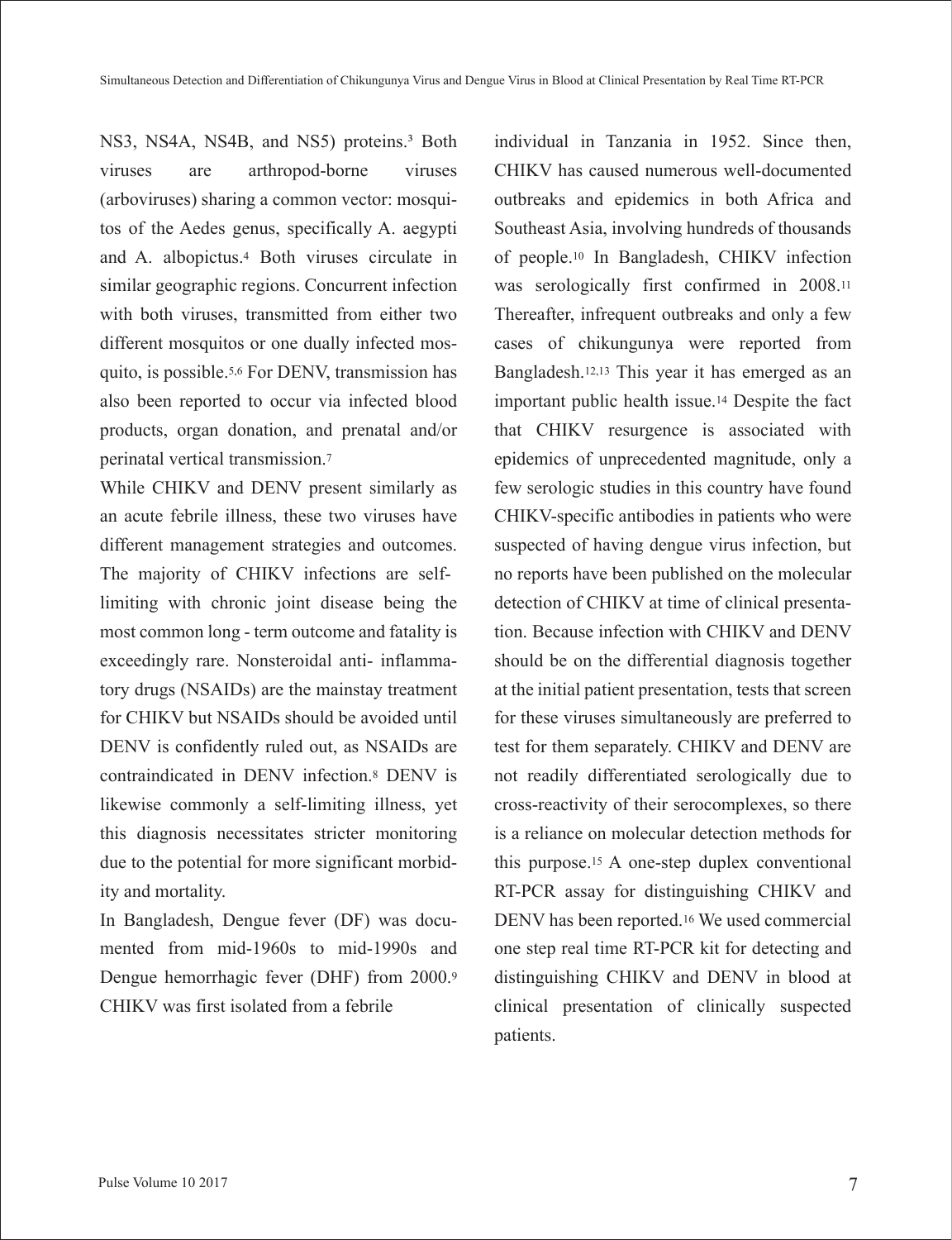## **Materials and Methods Patients and clinical specimens**

3 ml whole blood sample from adult and 0.5 ml to 1 ml from children having clinical suspicion of either chikungunya or dengue were collected in plain vacutainer (red top) of patients who visited Apollo Hospitals Dhaka, Bangladesh during June 29, 2017 to October 31, 2017. Samples were centrifuged within hours and serum were stocked at -80˚C until doing extraction of RNA.Viral RNA was extracted from 200 ul of serum following kit manufacturer's protocol (QIAampMinElute Virus Spin Kit, Qiagen, Germany) and stored at -80˚C if not used immediately.

#### **Diagnostic RT-PCR**

We used commercial one step reverse transcriptase real time PCR kit from FTD (Fast Track Diagnostics), Luxembourg for the detection and differentiation of chikungunya virus and dengue virus. FTD Dengue/Chik is a CE-IVD approved in vitro test for the detection of viral nucleic acid in whole blood and urine as an aid in the evaluation of dengue fever caused by dengue virus and fever diseases caused by chikungunya virus. To control the extraction and to exclude PCR inhibition, the test includes Brome mosaic virus (BMV) as an internal control. FTD Dengue/Chik contains the primer and probe mix (PP), the positive control (PC), the negative control (NC) and an internal control (IC). The kit specificity was validated with various negative samples tested by a reference method. The negative samples did not generate

any positive signals with FTD Dengue/Chik  $(FTD 43 - 32 64 - VALIDATION - v2 -$ 2016\_12 EN).

### **Principle of the method**

The viral RNA is transcribed into cDNA using a specific primer mediated reverse transcription step followed immediately in the same tube by polymerase chain reaction. The presence of specific pathogen sequences in the reaction is detected by an increase in fluorescence observed from the relevant dual-labeled probe, and is reported as a cycle threshold value (Ct) by the Real-time thermocycler. The assay uses brome mosaic virus (BMV) as an extraction control- the internal control (IC)- which is introduced into each sample and the negative control at the lysis buffer stage of the extraction process.

#### **Main PCR setup procedure**

15ul PCR master mix containing 12.5 ul buffer, 1.5ul PPmix and 1ul enzyme is prepared in 1.5 ml microcentrifuge tube for each sample, negative control and positive control and then 10ul of the extracted RNA from samples, the extracted negative control and positive control is added, respectively. Then it is briefly mixed by up and transferred the amount in 0.1 ml PCR tube and placed it on thermocycler, Rotor Gene Q. According to kit manufacturer's instruction thermocycler is programmed which is briefly as hold at 50˚C for 15 minutes, again hold 1 min at 94˚C, then 40 cycles of 8 second at 94˚C and 1 minute at 60˚C.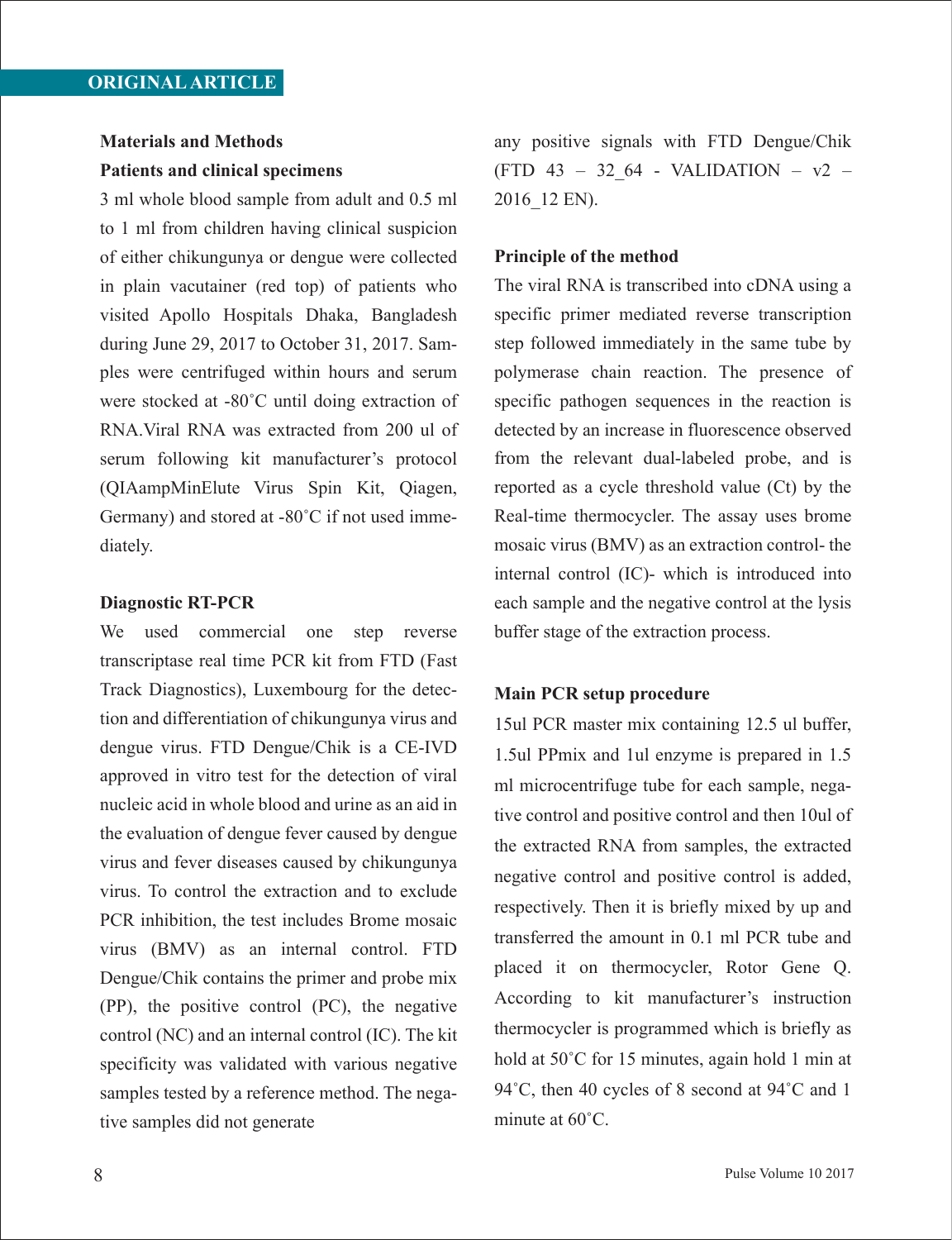Each run was performed with a negative control (no template) and positive controls for CHIKV and DENV. Signal was acquired at 60◦C, and analysis was performed on the linear scale. Thresholds were set manually on each run. For both targets, any exponential curve crossing this threshold was considered positive. Fluorescence curve detected in Orange Channel are for amplification of Chikungunya virus and fluorescence curve detected in Green Channel are for amplification of Dengue virus. Internal control is detected in red channel.

#### **Results and Discussion**

#### **Clinical features among suspected patients**

CHIKV and DENV, the two arboviruses share a similar geographic distribution and unfortunately, their clinical manifestations also reported substantial overlap. Patients came in the Apollo Hospitals Dhaka during June 29 to October 31 2017 with acute onset of fever, myalgia, arthralgia and headache and some patients experienced a maculopapular rash and/or gastrointestinal symptoms. In case of adults most dominating features along with fever was arthralgia with or without swelling. However, in case of children arthralgia was mild.

### **Table 1. Distribution of Suspected and Confirmed Cases of Chikungunya Virus and Dengue Virus**

| Age       | <b>Suspected cases</b><br>No. | CHIKV+, No. (%) | DENV+, No. (%) | Co-infection,<br>No.    |
|-----------|-------------------------------|-----------------|----------------|-------------------------|
| $\leq 1$  | 27                            | 5(18.5)         | 5(18.5)        | o                       |
| $1 - 10$  | 392                           | 104 (26.5)      | 56 (14.28)     | $\overline{\mathbf{2}}$ |
| $11 - 20$ | 154                           | 46 (29.8)       | 33 (21.42)     | $\circ$                 |
| $21 - 30$ | 159                           | 70 (44)         | 31 (19.49)     | $\overline{2}$          |
| $31 - 40$ | 202                           | 101 (50)        | 38 (18.80)     | 1                       |
| $41 - 50$ | 181                           | 74 (40.8)       | 40 (22.09)     | 2                       |
| $51 - 60$ | 110                           | 56 (50.9)       | 14 (12.7)      | $\overline{2}$          |
| $61 - 70$ | 137                           | 83 (60.5)       | 10 (7.29)      | 1                       |
| >70       | 128                           | 62(48.4)        | 9(7.03)        | $\circ$                 |
| Total     | 1500                          | 601 (40%)       | 236 (15.73)    | 10                      |

Unfortunately, there is no single clinical sign available for distinguishing CHIKV and DENV infection from each other or from other acute febrile illnesses. Therefore, both of these viruses must be initially included in the differential diagnosis for a patient with suspicious clinical symptoms. Clinical features can serve, at best, as a guide for favoring one virus over the other, as patients may present atypically, either by lacking the "classic" signs or symptoms or by presenting in an uncharacteristic manner. Laboratory diagnostic tests are thus essential for accurate identification of the causative virus.

## **Age distribution of suspected and confirmed cases of CHIKV and DENV infection**

Out of 1500 suspected cases 826 (55%) were male and 674 (44.93%) were female. It is noticeable that all age groups were infected by both the viruses, mostly separately (table 1). Confirmed CHIKV cases were found more in adult groups (49.1%) than age groups below 20 years (24.9%). However, no such dominance is seen in any age group among DENV positive cases. Among 1500 cases 601 (40%) cases were found positive for CHIKV and 236 (15.73%) cases were found positive for DENV and Co-infection was found in 10 cases.

## **Detection and Differentiation of CHIKV and DENV by Real Time RT-PCR**

The acute febrile phase of infection corresponds to the period of viremia, which lasts typically 5 days after onset of fever for both CHIKV and DENV. During this time, diagnosis rests on isolation of the virus, viral RNA, or viral antigen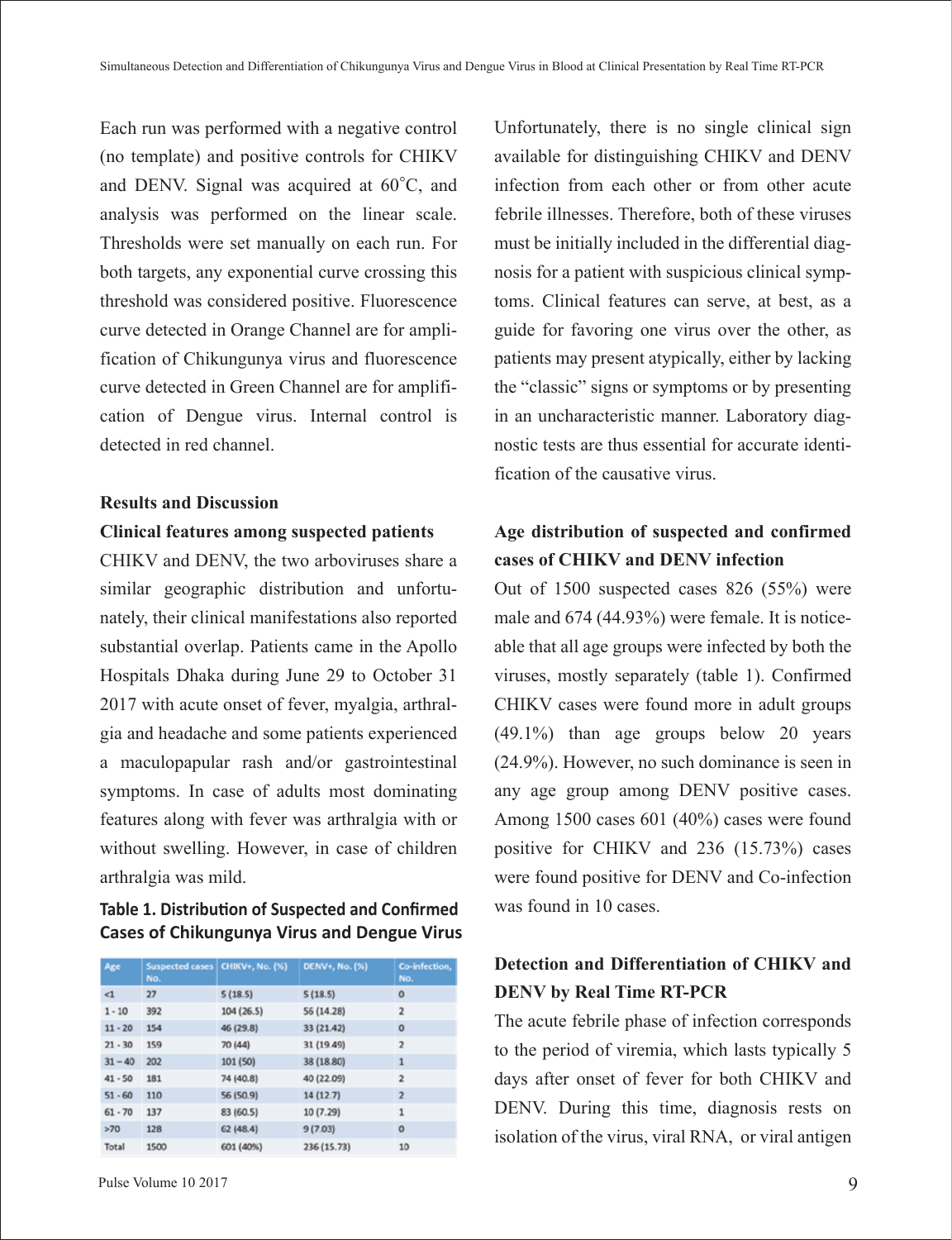## **ORIGINAL ARTICLE**

from the specimen. As virus isolation is not undergoing in the country and antigen based commercial detection assay is not available for CHIKV we aimed to detect viral RNA. Further, compared to virus isolation, viral nucleic acid detection techniques performed on acute-phase specimens offer better sensitivity with a much more rapid turnaround time. Viral nucleic acid can be detected for a few additional days beyond the period of viremia.

We used commercial one step real time reverse transcriptase polymerase chain reaction (RT-PCR) method to detect and discriminate CHIKV and DENV in blood with suspicious clinical symptoms at presentation during June



**Fig. 1:Positive cases of Chikungunya virus and Dengue virus**

29, 2017 to October 31, 2017. We tested serum from 1500 suspected patients and found 601positive cases of chikungunya virus and 236 positive cases of Dengue virus (Fig. 1). These findings show epidemic outbreaks of chikungunya virus infection in the country for the first time where dengue virus infection is also endemic for more than decades.

#### **Conclusion**

Confirmation of DENV or CHIKV infection requires laboratory diagnosis. The RT-PCR method we adopted to detect and differentiate CHIKV and DENV at time of clinical presentation clearly showed existence of both the arboviruses in the community with unprecedented magnitude of CHIKV for the first time in the country. As most patient seek medical services at time of clinical presentation only this RT-PCR method can detect the viral infections with certainty as viral load remains high at this period.

Molecular assays are more sensitive for diagnosis in the early stages of illness (1–4 days after onset) when antibodies are not detected. However, considering the cost and technical complexicity of RT-PCR method, an antigen based rapid detection system is imperative for wide spread detection of these viruses at time of clinical presentation.

#### **References**

1. Caglioti C, Lalle E, Castilletti C, Carletti F,Capobianchi MR, and Bordi L. Chikungunya virus infection: an overview. New Microbiologica,2013; 36(3):211–27.

2. SudeepAB and Parashar D. Chikungunya: an overview. Journal of Biosciences, 2008; 33(4): 443-9.

3. Tang KF and OoiEE. Diagnosis of dengue: an update. Expert Review of Anti-Infective Therapy, 2012; 10(8): 895–907.

4. Chen LH and WilsonME. Dengue and chikungunya infections in travelers. Current Opinion in Infectious Diseases, 2010; 23(5): 438–44.

5. Chen LHand WilsonME. Dengue and chikungunya in travelers: recent updates. Current Opinion in Infectious Diseases, 2012; 25(5):523–9.

6. LeeVJ, ChowA, Zheng X,Carrasco LR, Cook AR, Lye DC, et al. Simple clinical and laboratory predictors of Chikungunya versus dengue infections in adults.PLoS Neglected Tropical Diseases, 2012; 6(9): Article ID e1786.

7. HeilmanJM, WolffJD, BeardsGM, and BasdenBJ. Dengue fever: AWikipedia clinical review. OpenMedicine, 2014; 8(4): e105–e115.